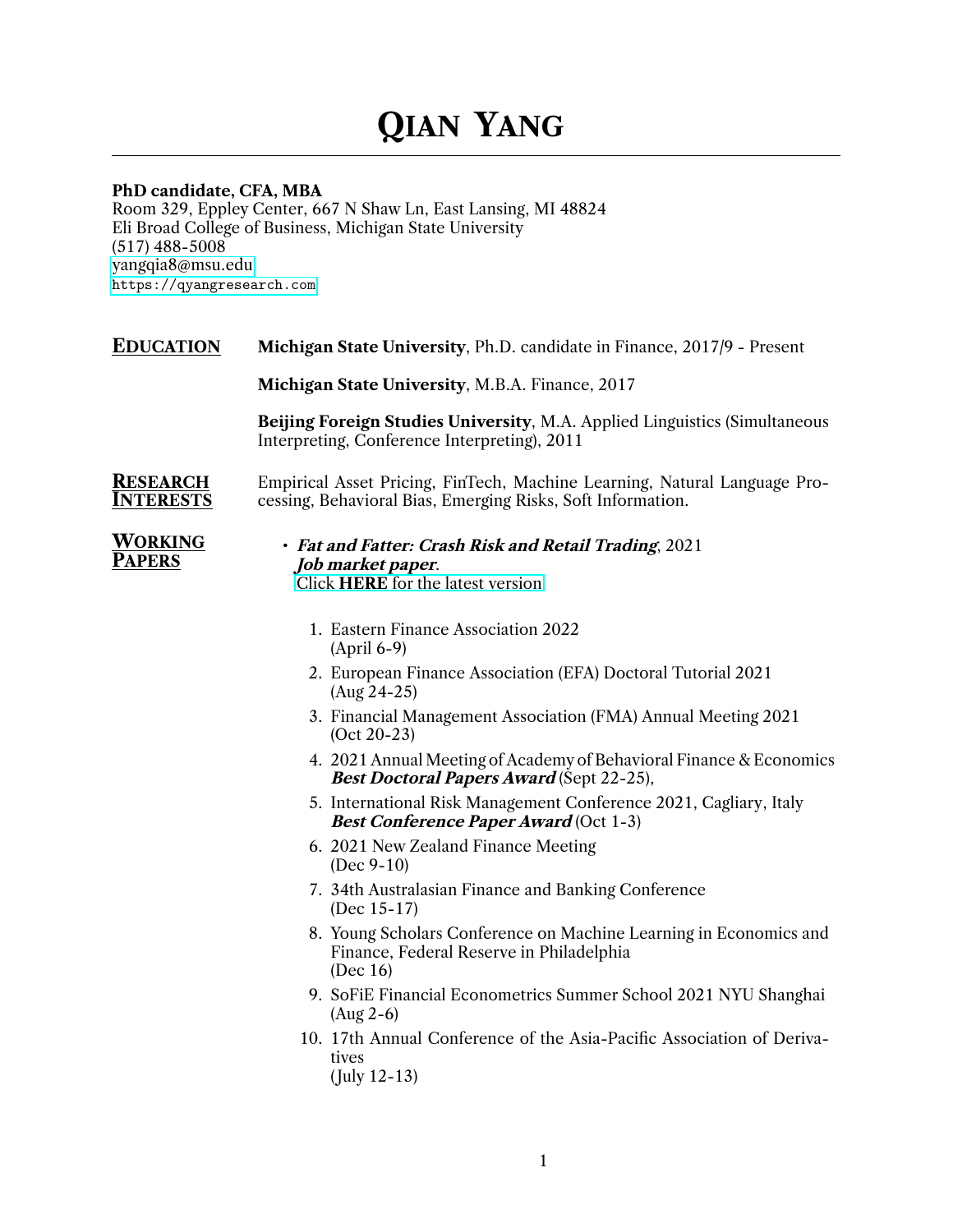|                                   | • The Cyber Risk Premium, with Hao Jiang and Naveen Khanna, 2020<br>Click HERE for the latest version                                                                                                         |
|-----------------------------------|---------------------------------------------------------------------------------------------------------------------------------------------------------------------------------------------------------------|
|                                   | 1. Eastern Finance Association 2022<br>$(April 6-9)$                                                                                                                                                          |
|                                   | 2. Future of Financial Information webinar 2021 (co-author)<br>$($ Nov 24 $)$                                                                                                                                 |
|                                   | 3. Winter Research Conference on Machine Learning and Business 2021<br>$(Feb 12-13)$                                                                                                                          |
|                                   | 4. University of Southern California 2020 (co-author)                                                                                                                                                         |
| <b>WORK IN</b><br><b>PROGRESS</b> | • <i>Idiosyncratic Jump Risk Contagion</i> , with Morad Zekhnini, 2021                                                                                                                                        |
|                                   | • Tax Policy Comparability and Information Assimilation, with Patrick<br>Hopkins, William Grieser, and Parth Venkat, 2021                                                                                     |
| <b>FELLOWSHIPS</b><br>& HONORS    | · Best Conference Paper Award<br>for "Fat and Fatter: Monthly Crash Risk and Investor Trading", 2021 In-<br>ternational Risk Management Conference                                                            |
|                                   | · Best Doctoral Papers Award<br>for "Fat and Fatter: Monthly Crash Risk and Investor Trading", 2021 An-<br>nual Meeting of Academy of Behavioral Finance & Economics                                          |
|                                   | · CFA Charterholder                                                                                                                                                                                           |
|                                   | • Graduate Fellowship, Doctoral, Michigan State University, 2017 - present                                                                                                                                    |
|                                   | • Beta Gamma Sigma Honor Society, inducted in MSU, 2017                                                                                                                                                       |
|                                   | · MSU Startup Pitch Competition, Second Prize, 2016                                                                                                                                                           |
|                                   | • Graduate Fellowship, full tuition, MBA, Michigan State University, 2015<br>$-2017$                                                                                                                          |
|                                   | • Graduate Fellowship, full tuition, MA, Beijing Foreign Studies Univer-<br>sity, 2009 - 2011                                                                                                                 |
| <b>MEDIA</b><br><b>MENTIONS</b>   | • Quoted in an article for <b>InvestorPlace</b> [ <i>Click Here</i> ] about Tesla stock.<br>The article was shared by <b>Markets Insider</b> [Click Here].                                                    |
|                                   | • Quoted in an article for <b>InvestorPlace</b> [ <i>Click Here</i> ] about Robinhood in-<br>vesting in 2021. The article was shared by <b>Markets Insider</b> [Click Here]<br>and Wealth Creation Investing. |

• Quoted in **InvestorPlace** [*[Click Here](https://investorplace.com/electric-car-stocks-you-need-to-know-right-now/)*] Ultimate EV Investing Guide.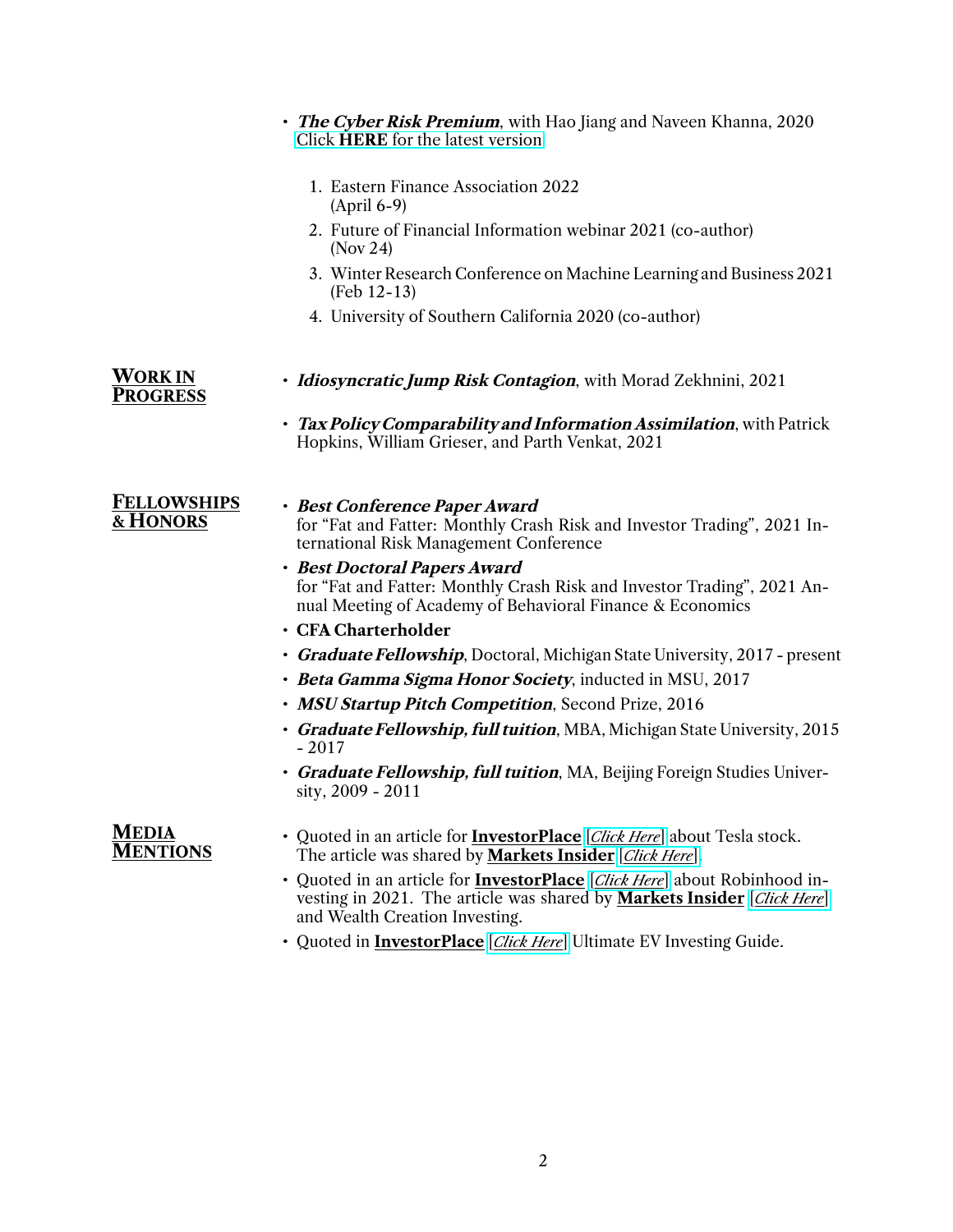| <b>DISCUSSIONS</b>                 | • EFA Meeting 2022<br>Narrative Asset Pricing: Interpretable Systematic Risk Factors from News<br>Text                                                                                                  |
|------------------------------------|---------------------------------------------------------------------------------------------------------------------------------------------------------------------------------------------------------|
|                                    | • MFA Meeting 2022<br>The Conduits of Price Discovery: A Machine Learning Approach                                                                                                                      |
|                                    | • FMA Annual Meeting 2021<br><b>Factor Models with Drifting Prices</b>                                                                                                                                  |
|                                    | · SFS Cavalcade North America 2021<br>PEAD.txt: Post-Earnings-Announcement Drift Using Text                                                                                                             |
|                                    | • 2021 Annual Meeting of Academy of Behavioral Finance & Economics<br>Effect of Choice Bracketing on Risk Aggregation                                                                                   |
|                                    | · Winter Research Conference on Machine Learning & Business 2021<br>Asset Pricing with Realistic Crises Dynamics                                                                                        |
| <b>SERVICE</b>                     | • Referee: Journal of Banking & Finance, International Journal of Fore-<br>casting                                                                                                                      |
|                                    | • <b><i>Chairperson</i></b> , Sources & Measures of Alpha, FMA annual meeting 2021                                                                                                                      |
| <b>SUMMER</b><br><b>S</b> CHOOLS   | • Machine Learning in Finance<br>SoFiE Financial Econometrics Summer School 2021 at NYU Shanghai                                                                                                        |
|                                    | • The Econometrics of Derivatives Markets<br>SoFiE Financial Econometrics Summer School 2021 at Kellogg                                                                                                 |
|                                    | • The Econometrics of Mixed Frequency (Big) Data<br>SoFiE Financial Econometrics Summer School 2020 at NYU Shanghai                                                                                     |
| Teaching                           | <b>Instructor:</b><br>• <i>Introduction to Finance (online)</i> , MSU, Undergraduate, Summer 2020                                                                                                       |
|                                    | • <i>Introduction to Finance</i> , MSU, Undergraduate, Summer 2019                                                                                                                                      |
|                                    | <b>Teaching Assistant:</b><br>• Corporate Finance Strategies, MSU, Undergraduate & MBA                                                                                                                  |
|                                    | · Corporate Risk Management Strategies, MSU, Undergraduate & MBA                                                                                                                                        |
|                                    | · Advanced Business Finance, MSU, Undergraduate<br>Using python $& R$ in finance                                                                                                                        |
| <b>Extra-</b><br><b>CURRICULAR</b> | <b>VP of Finance</b> , Spartan Consulting Inc., 2016/9 - 2017/5<br>• Led the finance and treasury related work and initiated investment pro-<br>gram for reserve cash for the student-led organization. |
|                                    | Venture Fellow, Spartan Innovations, 2015/9 - 2016/5<br>• Worked with PhD candidates to conduct extensive market research in<br>biofilm.                                                                |
|                                    | • Created and pitched business plan, and won second prize in MSU startup<br>pitch competition.                                                                                                          |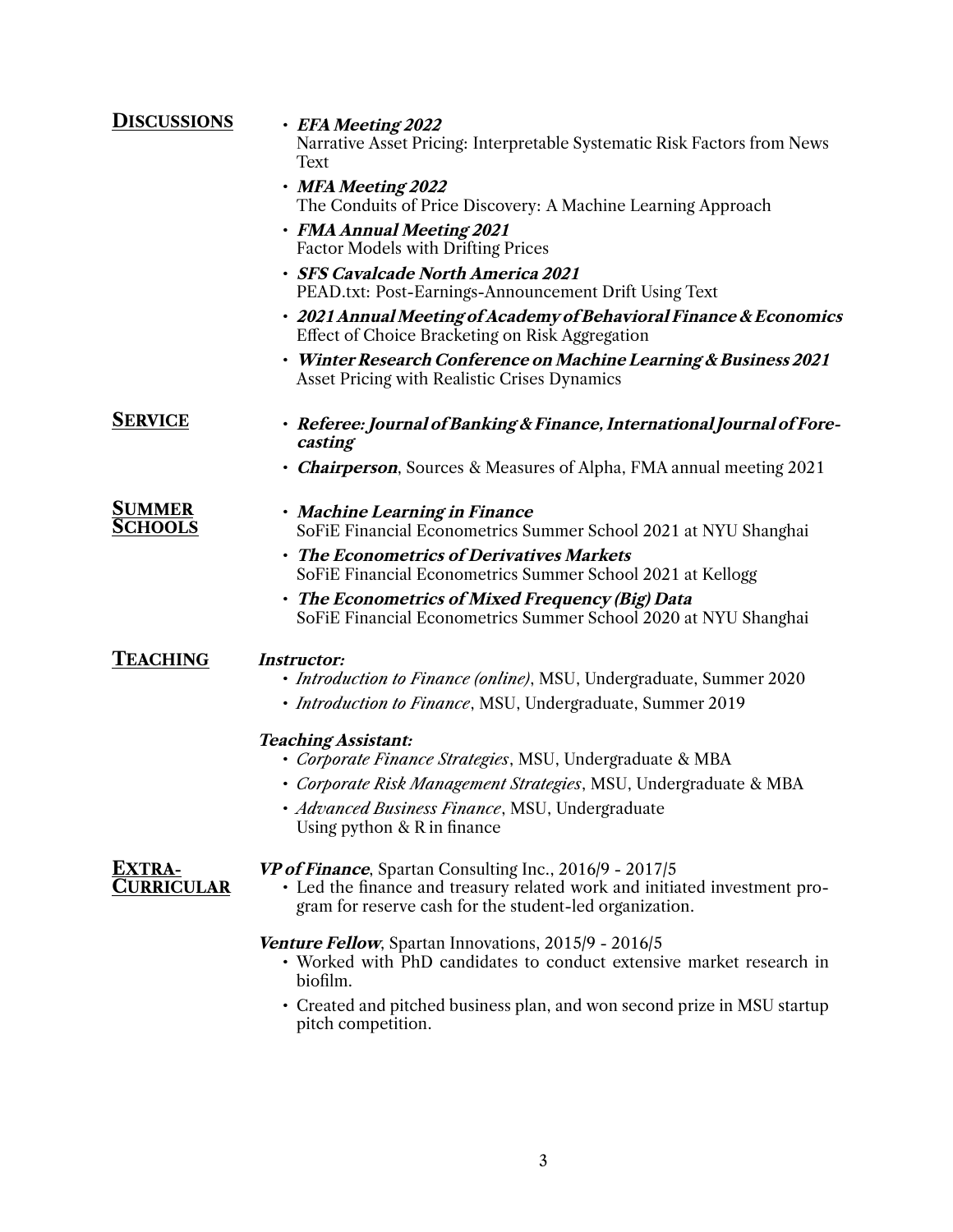| <b>EXPERIENCE</b>                 | <b>PROFESSIONAL Global Strategy Intern, Ford Motor Company, 2016/6 - 2016/8</b><br>• Analyzed and presented to GVP the strategic alliance between Renault<br>and Nissan and its implications to Ford. |
|-----------------------------------|-------------------------------------------------------------------------------------------------------------------------------------------------------------------------------------------------------|
|                                   | Joint Venture Manager & Executive Interpreter, Changan Automobile Co.,<br>$2011/12 - 2015/7$                                                                                                          |
|                                   | • Prepared, organized and attended over ten quarterly and annual board<br>meetings of Joint Ventures (with Ford and PSA) by working with finance,<br>marketing, product planning and other functions. |
|                                   | • Organized and facilitated executive communications between Changan<br>and its various partners, including Ford Motor Company and Groupe PSA.                                                        |
|                                   | · Maintained ongoing negotiations between Changan and Ford regarding<br>their joint venture in China.                                                                                                 |
| <b>TECHNICAL</b><br><b>SKILLS</b> | • Computer Languages:<br>Python, R, STATA, SAS, LTFX                                                                                                                                                  |
|                                   | · Statistical:<br>Machine Learning, Natural Language Processing, Deep Learning                                                                                                                        |
|                                   | · Linguistic:<br>Simultaneous (Real-Time) Interpreting, Conference Interpreting                                                                                                                       |
| <b>LANGUAGES</b>                  | <i>English</i> : Expert<br>• China Accreditation Test for Translators and Interpreters Level 2<br>• Test for English Majors-8                                                                         |
|                                   | Japanese: Intermediate<br>• Japanese-Language Proficiency Test Level 2                                                                                                                                |
|                                   | <b>Mandarin:</b> Native                                                                                                                                                                               |
| <b>FUN</b>                        | Investing, Guitar, Chess, Photography                                                                                                                                                                 |
| <b>REFERENCES</b>                 |                                                                                                                                                                                                       |